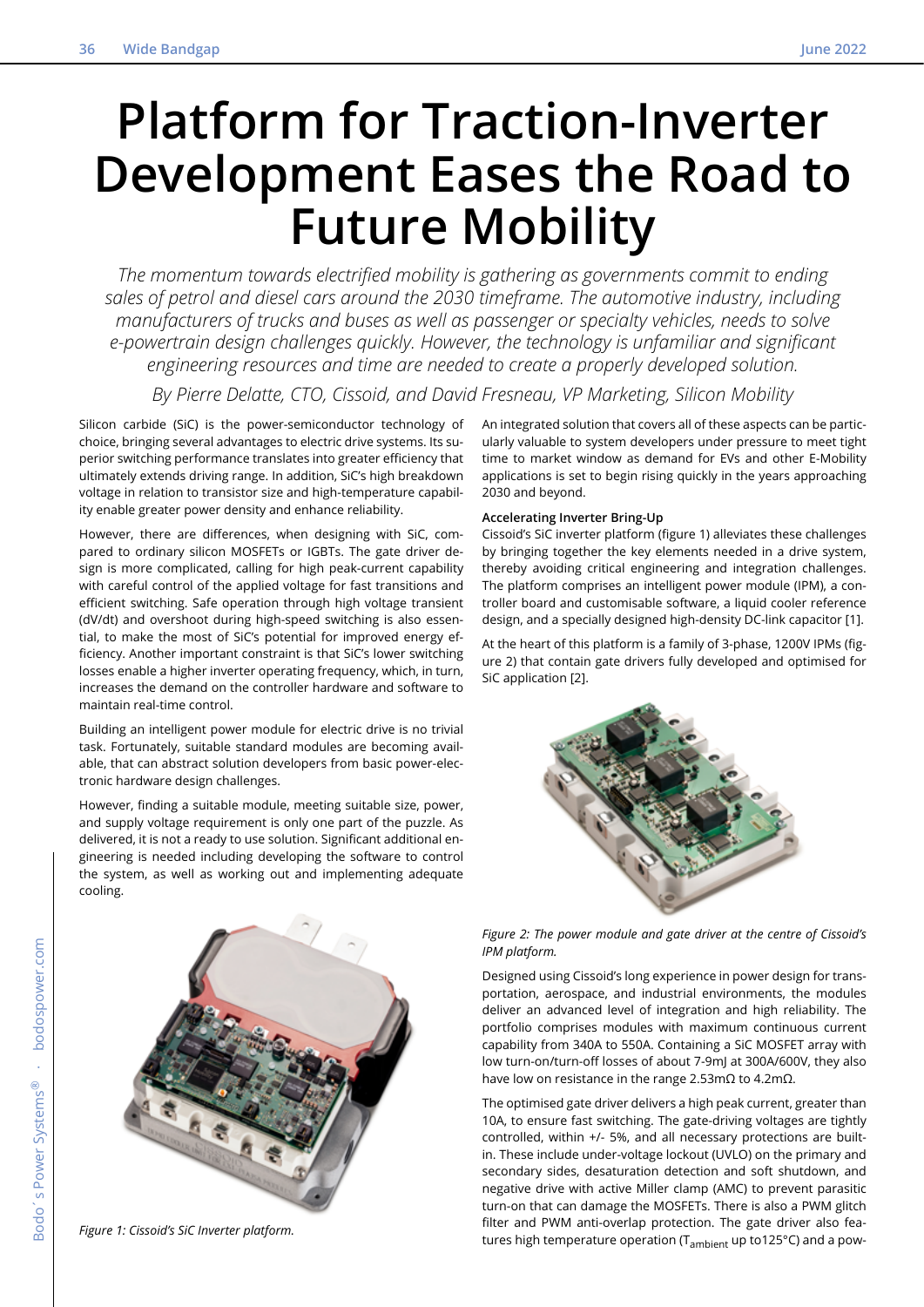er transformer designed for low parasitic capacitance to minimise common-mode current interference.

In addition to ensuring high integration that helps maximise reliability and power density, this turnkey IPM saves up to two years in SiC inverter development. The conduction and switching losses of the power module are known from the beginning and fully characterised. In addition, the optimised gate driver helps minimise the number of iterations to perfect the module performance and thermal management.

## **Secret's in the Software**

.

Cissoid and Silicon Mobility have partnered in designing the control board to manage the IPM, aiming at accelerating SiC-based e-motor drive development. The board is based on the Silicon Mobility OLEA® T222 Field-Programmable Control Unit (FPCU), which provides real-time processing, control and functional safety optimised for automotive control applications. All needed hardware and interfaces are provided, including CAN, LIN, and SPI. The signals from motor position (resolver, encoder, or magnetic-based), current and temperature sensors are also properly managed by the control hardware and software. Mechanical and electrical integration between the control board and IPMs is completed, which removes another hurdle from the developer's path.

Up to this point, the IPM platform relieves developers of specialist power electronics and hardware design challenges and delivers the advantage of a state-of-the-art compute engine which eliminates processing bottlenecks that often hamper real-time performance of conventional controllers [3]. In addition, the chip is already ISO 26262 ASIL-D functional-safety design ready certified

But more is needed. The platform is integrated with Silicon Mobility's OLEA APP INVERTER control software, and developers can use OLEA COMPOSER design tools to quickly develop and optimise the motor-control software. APP INVERTER (figure 3) has advanced control algorithms for highly energy-efficient systems, suitable for a wide variety of motor types, with support for various control and regulation strategies including flux weakening and field-oriented control (FOC), dynamic space-vector pulse-width modulation (SVP-WM) or discontinued pulse-width modulation (DPWM), and sensored or sensorless rotor-position detection. OLEA COMPOSER and OLEA APP INVERTER are ISO 26262 certified for system design up to ASIL-D.